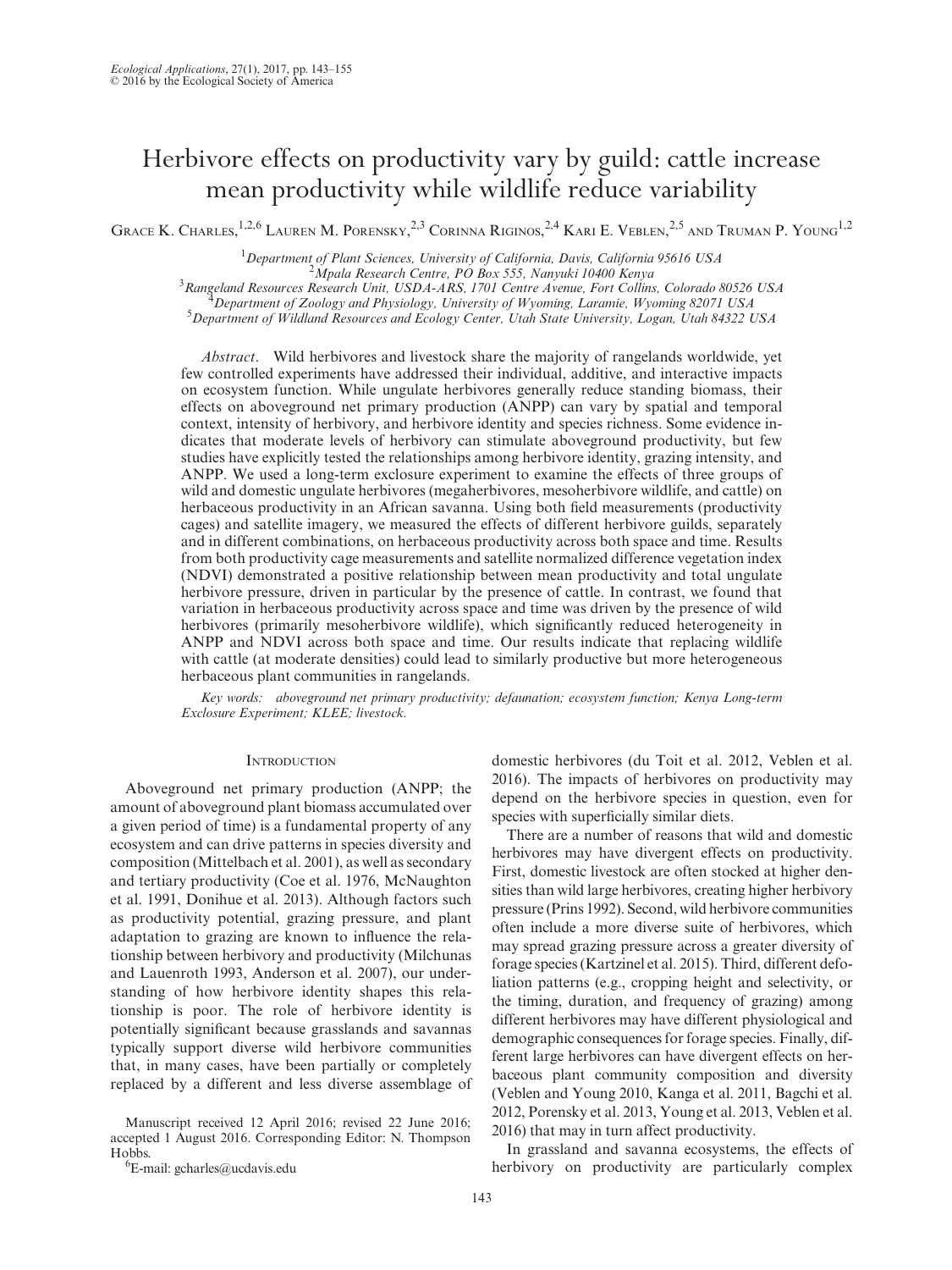## **METHODS**

# *Study site*

ceous biomass, and, depending on the nature of this removal (e.g., timing or intensity) as well as other contextual factors, either stimulate or suppress herbaceous production (McNaughton 1979, Turner et al. 1993). On the one hand, defoliation by large mammalian herbivores can decrease overall grass productivity by reducing photosynthetic tissue and available plant nutrients, and these effects can persist across seasons (Muthoni et al. 2014) and years (Gill 2007). On the other hand, plants may compensate for herbivore damage by increasing growth rates (Strauss and Agrawal 1999, Knapp et al. 2012), and under certain circumstances herbivory may even stimulate added growth (overcompensation) and increase plant fitness (Paige and Whitham 1987, Agrawal 2000). The idea that plants can compensate or overcompensate for herbivory has fueled some debate (McNaughton 1983, Paige and Whitham 1987, Belsky et al. 1993). Compensation is now generally recognized to occur in relatively productive grasslands where self-shading by ungrazed, standing dead biomass (rank vegetation) can reduce productivity (Oesterheld and McNaughton 1991, Morgan and Lunt 1999), but few manipulative field studies have investigated how different levels and types of herbivory can influence compensatory dynamics.

because herbivores can remove large amounts of herba-

In addition to having potentially different effects on mean productivity, different types of herbivores may also have contrasting effects on both spatial and temporal heterogeneity in productivity. Grazing by large herbivores, both wild and domestic, has the potential to either increase spatial heterogeneity in vegetation structure (Cid and Brizuela 1998, Olofsson et al. 2008) or homogenize it (Adler and Lauenroth 2000), and spatial heterogeneity may interact with herbivore-driven feedbacks to influence productivity. At the scale of individual feeding stations, for example, herbivores often preferentially graze in the same patches, keeping accumulated biomass low and nutrient cycling rates high (McNaughton 1984, Aguiar and Sala 1999), while other ungrazed patches become rank (Bailey et al. 1998) and presumably less productive. Moderate densities of herbivores are thought to create such patch-scale structural heterogeneity, while high herbivore densities are thought to create more homogenous vegetation structure (Cid and Brizuela 1998, de Knegt et al. 2008). However, few studies have explicitly measured the effects of different herbivores on spatial and temporal heterogeneity in productivity.

We asked how three different guilds of herbivores impact productivity across space and time using two techniques (multi-spectral satellite telemetry and on-theground clipping of caged plots) in a long-term exclosure experiment in an African savanna ecosystem. Specifically, we asked how mean and variance in aboveground net primary productivity, standing biomass, and normalized difference vegetation index values (NDVI; a correlate of productivity; Justice et al. 1985) were affected by cattle and different types of wild herbivores, separately and in combination.

The Kenya Long-term Exclosure Experiment (KLEE) is located at the Mpala Conservancy (36°52′ E, 0°17′ N) in Laikipia County, Kenya. The study area is underlain with black cotton soils, poorly drained vertisols with high (>50%) clay content (Ahn and Geiger 1987). Black cotton savannas are widespread in East Africa, covering hundreds of thousands of km<sup>2</sup>. Ninety-seven percent of the tree canopy cover in KLEE is *Acacia drepanolobium* Sjost. (Young et al. 1998), and total tree canopy cover averages 15–25%. Five grass species (*Pennisetum mezianum* Leeke, *P. stramineum* Peter, *Themeda triandra* Forssk.*, Lintonia nutans* Stapf.*,* and *Brachiaria lachnantha* (Hochst.) Stapf) make up 85% of herbaceous cover (Porensky et al. 2013). The site is located on virtually flat topography at an elevation of 1,810 m above sea level. The absence of distinct runoff or run-on areas, coupled with the relatively low plant diversity, makes this an ideal system to examine the effects of different herbivores on plant production independent of other factors. For 2010, 2011, and 2012 (the years on which the present study is focused), annual rainfall at the site was  $579 \pm 16$ ,  $1,003 \pm 30$ , and  $785 \pm 9$  mm/yr, respectively (mean  $\pm 1$  SE across the three experimental blocks). Although September–December of 2010 was relatively dry, most of the data collection period was wetter than normal; long-term (1998–2013,  $N = 16$  yr) mean annual rainfall is  $616 \pm 48$  mm/yr.

Mpala Conservancy is managed for both wildlife conservation and livestock production, with mean stocking rates of 0.10–0.14 cattle/ha. Wild ungulates commonly found at the study site include the mesoherbivores plains zebra (*Equus burchelli* Gray), Grant's gazelle (*Gazella [Nanger] grantii* Brooke), hartebeest (*Alcelaphus buselaphus* Pallas), eland (*Taurotragus oryx* Pallas), and oryx (*Oryx gazella beisa* L.), as well as the megaherbivores elephant (*Loxodonta africana* Blumenbach), and reticulated giraffe (*Giraffa camelop*ardalis L.). Total biomass-density (kg/km<sup>2</sup>) of large wild ungulates is approximately one-third of cattle biomassdensity, and large wild ungulate biomass density is split almost evenly between megaherbivores and mesoherbivore wildlife (Veblen et al. 2016; Appendix S1: Table S1). Because giraffes are strict browsers of woody species, we consider elephants the main megaherbivores for the purposes of herbaceous productivity analyses. However, we retain giraffes in our model because they may also have indirect effects on understory vegetation by altering shading or competitive dynamics. In addition to these larger herbivores, one small antelope, steinbuck (*Raphicerus campestris* Thunberg), a strict browser, occurs in the area and is able to access all experimental treatment plots (Young et al. 2005). Wildlife in this region are present year-round and do not undergo large seasonal migrations.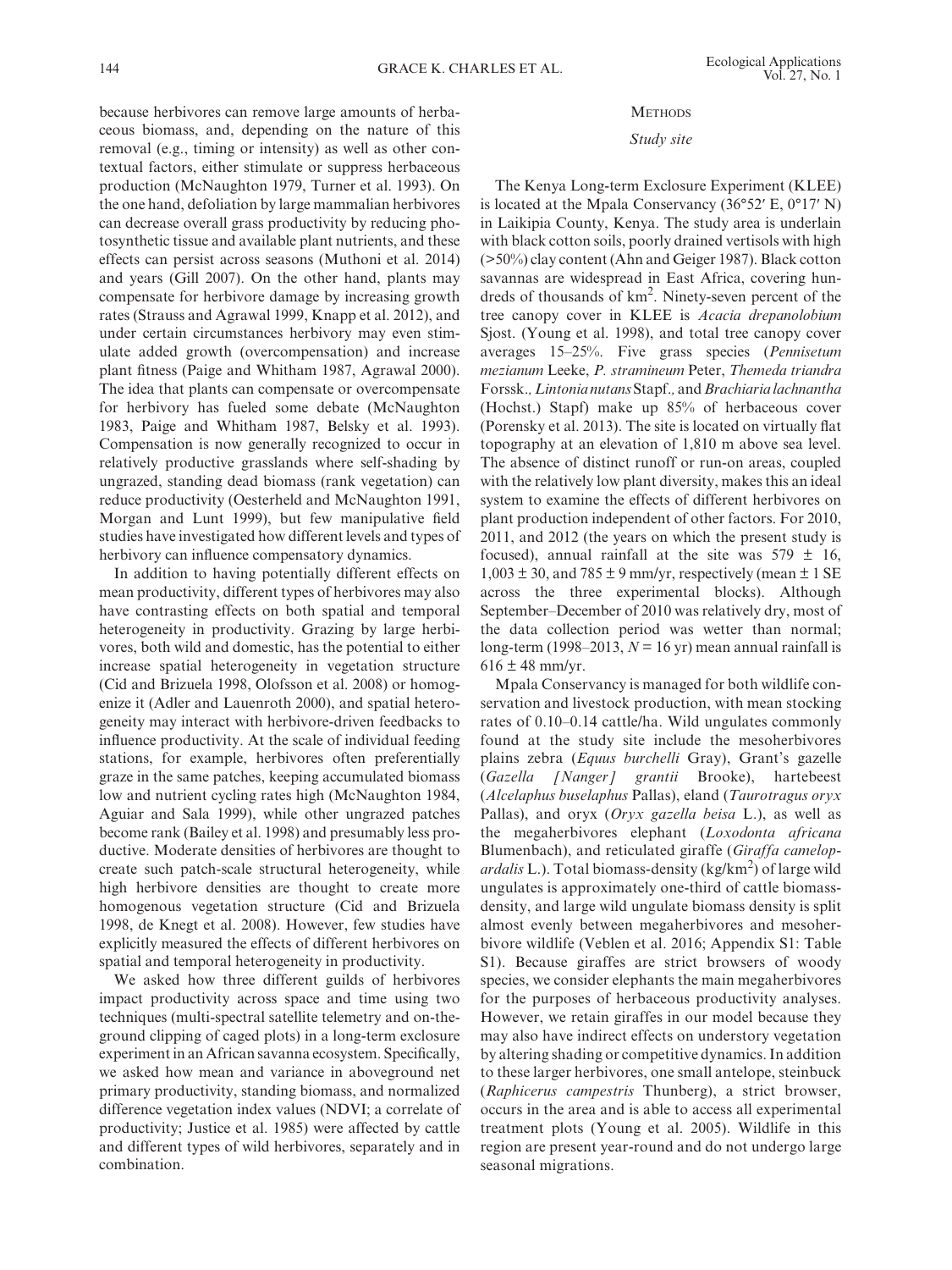#### *Experimental design*

Kenya Long-term Exclosure Experiment was established in 1995 and consists of three replicate blocks, each containing six  $200 \times 200$  m treatment plots. The replicate blocks are 70–200 m apart. The experiment uses semipermeable barriers to allow access by different combinations of cattle (C), mesoherbivore wildlife 15–1,000 kg (W), and megaherbivores (M). Each of the following six treatments is replicated across the three blocks: C, W, WC, MW, MWC, and O. The capital letters indicate which herbivores are allowed access (e.g., O allows no herbivores >15 kg, W allows mesoherbivore wildlife >15 kg, but no cattle or megaherbivores, and MWC allows megaherbivores, mesoherbivore wildlife, and cattle). There are also a number of smaller vertebrate and invertebrate herbivores that are not excluded, including rodents, birds, and grasshoppers. Long-term patterns of dung deposition in the KLEE plots indicate that (1) treatments are >90% effective at excluding targeted species and (2) experimental fences do not deter wild herbivores from using the plots intended to be accessible to them (see Young et al. 1998 for more details).

Individually herded groups of 100–120 head of cattle are grazed in C, WC, and MWC plots for several hours on each of two to three consecutive days, typically three to four times per year. The precise number of grazing days and timing of grazing largely depends on forage availability, but plots rarely experience more than 16 weeks without cattle grazing. This grazing regime reflects typical cattle management strategies for both private and communal properties in the region, where livestock graze in one general area for several days at a time until forage is depleted and then move on to a different area until the forage recovers. The landscape is not fenced into paddocks, but rather herders guide livestock so that the entire range undergoes similar episodic grazing throughout the year. The effective stocking rate of plots is similar to the moderate overall ranch stocking rate (0.10–0.14 cattle/ha; Odadi et al. 2007). Natural fires in this system are rare, and fire has not been an active part of this ecosystem since the 1950s (Okello et al. 2008; R. L. Sensenig, *personal communication*).

## *Data collection*

*Herbaceous standing biomass and ANPP.—*Each of the 18 4-ha KLEE treatment plots is demarcated into 16 subplots,  $50 \times 50$  m (Young et al. 1998). We randomly selected one of these subplots in each plot, excluding subplots that were being used for other experiments or that included former cattle corrals (bomas), which develop into uniquely productive glades (Veblen 2012). In the center of the selected  $50 \times 50$  m subplot, we created a square grid of 49  $1 \times 1$  m quadrats separated by 3 m (4 m on center).

We performed a clipping experiment in each of the 18 plots from February 2010 to September 2012, clipping every 123  $\pm$  1 d ( $\sim$ 4.1 months) using a moveable cage method (McNaughton et al. 1996). On the first clipping date (February 2010), three randomly selected quadrats were clipped of vegetation to ground level, and  $1 \times 1 \times 1$  m metal cages were installed over three other, randomly selected quadrats. Cages were covered with 5-cm chicken wire, and 1-cm mesh screen was installed over the bottom 0.3 m of each cage to deter rodent entry into the cages. Cages were secured to the ground using stakes and mallets. Soil was packed around each cage perimeter to seal any gaps between the cage and the ground. On the second clipping date (June 2010), vegetation within the three caged quadrats was clipped. At the same time, three other randomly selected uncaged quadrats were clipped. The three cages were then installed over three new, randomly selected (unclipped) quadrats, and the entire procedure was repeated at each clipping date. We did not re-clip any  $1 \times 1$  m quadrat over the duration of the study. We chose to use a constant time interval between clipping events because rainfall is variable and unpredictable at the site, making it difficult to clip before and after a growing season.

Clipped material was collected in mesh bags made of mosquito netting. Bags were air dried until they reached constant weight (<3 d), and then weighed using manual hanging scales. Bag weights were subtracted from total weights to obtain dry biomass estimates. Clipped biomass included both green herbaceous material and standing dead herbaceous material, but excluded tree and shrub biomass. It was difficult to separate current season (<123 d old) standing dead from older standing dead material, so we included all standing dead material when weighing biomass. We note that our study occurred during a relatively wet period following a drought. Standing biomass increased steadily during the study (see *Results*) and little standing dead material developed during each sampling period.

For analyses, we calculated mean uncaged standing biomass for each time interval within each KLEE treatment plot (average of three uncaged quadrats per plot and sampling date). For each time interval, we then calculated mean monthly ANPP as mean caged standing biomass at time *t* − mean uncaged standing biomass at time *t* − 1/number of months since previous sampling date. Quadrats were not paired, so ANPP was calculated at the plot scale. Due to spatial variability and our small number of sub-samples per plot, our data included both positive and negative production values; in other words, despite caging to reduce the effects of mammalian herbivory, the three caged quadrats sampled at time *t* sometimes had less biomass than the three (different) uncaged quadrats sampled at time *t* − 1 (see Bork and Werner 1999 for similar results/issues).

To assess temporal variability for both ANPP and standing biomass, we calculated the absolute value of change between adjacent sampling dates for each response variable. To obtain estimates of spatial variability in uncaged standing biomass within each sample period, we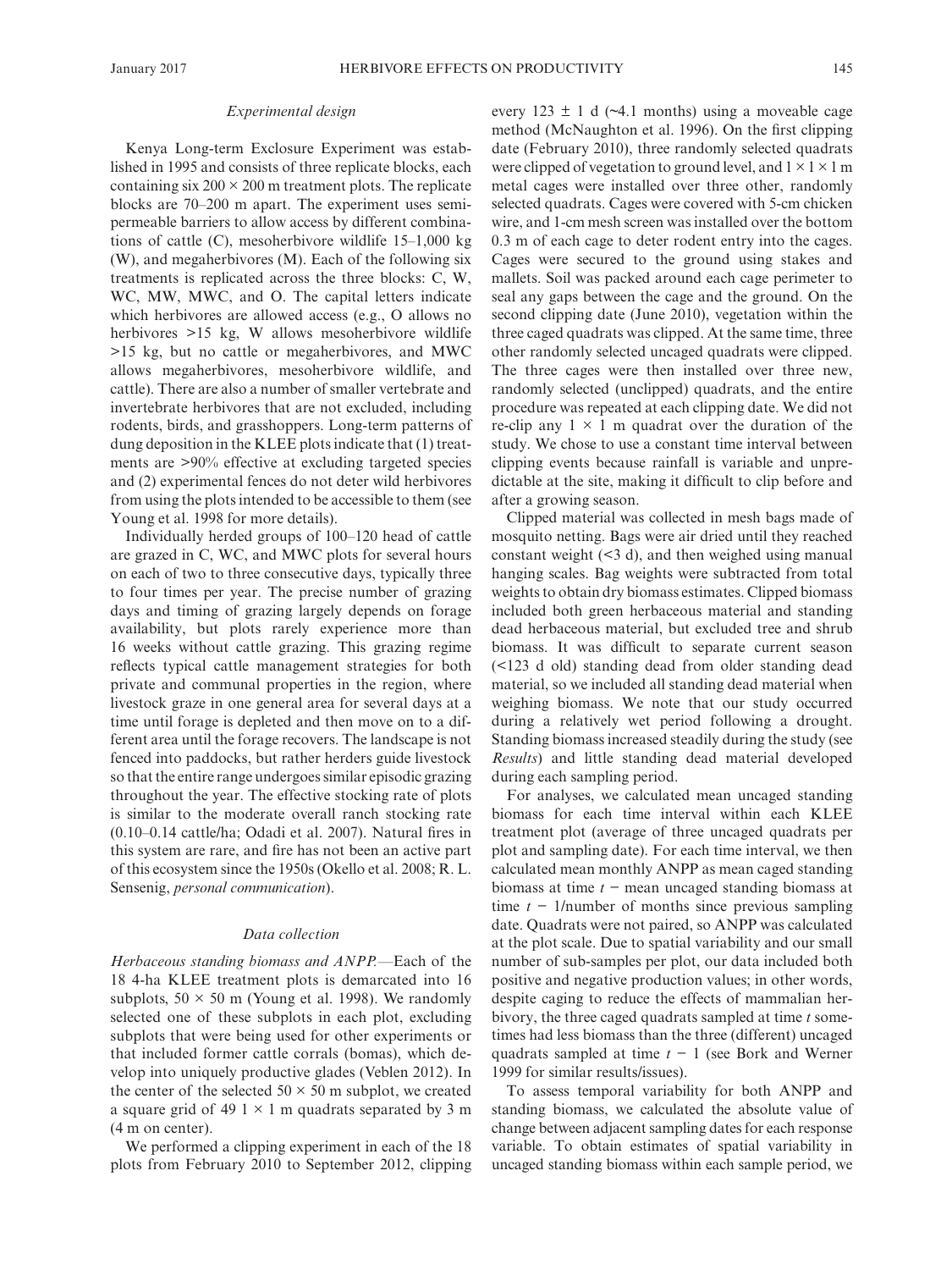calculated standard errors around the mean value for each plot  $(N = 3$  quadrats per sampling date). We could not calculate spatial variability in ANPP within plots because we had only one ANPP value per plot  $\times$  sampling date.

*Normalized difference vegetation index.—*We collected GPS points from the corners of each of the 18 experimental plots using a Trimble Juno 3B GPS unit (Trimble Navigation Ltd., Sunnyvale, CA, USA). These GPS points were imported into QGIS 1.8.0 (QGIS Development Team 2012), which was used for all analysis of satellite data. GPS points were then overlaid on Pan-sharpened multispectral Quickbird satellite images taken in November 2009, May 2011, and July 2013 with 0.6-m spatial resolution. We visually checked each GPS point for accuracy against visible vertices of KLEE plot fences. If necessary, GPS points were manually adjusted so that they were more accurately located at the four corners of each of the 18 plots. Using these corner points and the point-to-polygon function in QGIS, we created separate images of each of the 18 plots for 2009, 2011, and 2013. NDVI from the satellite imagery was calculated as NIR –  $R/NIR + R$  (Tucker 1979).

We masked out the extent of any glades (see *Methods: Data collection*) before calculating NDVI values. We determined and recorded GPS locations of glades based on predominant vegetation, especially the lack of *A.drepanolobium* and the dominance of *P. stramineum* and *Hibiscus flavifolius* (Veblen 2012). After excluding glades, we were left with an average of  $102,535 \pm 2,337$  (SE) NDVI values (pixels) per treatment plot. We extracted the mean, maximum, minimum, range (maximum–minimum), and standard deviation of the NDVI values of each experimental plot for each sampling date. We used maximum, minimum, range, and standard deviation values (one of each per plot and sampling date) to assess spatial variability in NDVI. We assessed temporal variability in mean NDVI at the plot scale by calculating the absolute value of changes between adjacent sampling dates.

# *Statistical analysis*

We used analysis of covariance (ANCOVA) to (1) establish that herbivore exclusion treatments created a gradient of herbivore utilization and (2) determine whether uncaged standing biomass, ANPP, and NDVI were linearly related while controlling for block effects. We ran four related models: (1) herbivore biomass-density, block, and herbivore biomass-density  $\times$  block as predictors of standing biomass; (2) standing biomass, block, and standing biomass  $\times$  block as predictors of ANPP; (3) standing biomass, block, and standing biomass  $\times$  block as predictors of NDVI; and (4) ANPP, block, and  $ANPP \times block$  as predictors of NDVI. We estimated herbivore biomass-density for each experimental treatment using data from local wildlife aerial surveys conducted in 1999, 2001, and 2003–2005 (Appendix S1: Table S1; Veblen et al. 2016, Georgiadis et al. 2007). Before running

each model, we averaged measurements across all time steps in each KLEE plot (per model  $N = 18$ ).

We used linear mixed models (LMMs) to ask how different experimentally manipulated groups of herbivores (cattle, mesoherbivore wildlife, and megaherbivores) affected standing biomass, ANPP, NDVI, and spatial and temporal variability associated with these parameters. Random factors included block and plot nested within block, and we used a compound symmetry covariance structure to address the nonindependence of repeated surveys within the same plots. Fixed effects included cattle (yes/no), mesoherbivore wildlife (yes/no), megaherbivores (yes/no), cattle  $\times$  mesoherbivore wildlife, and cattle × megaherbivores. This model structure allowed us to isolate the individual and interactive effects of different herbivore guilds. Because we expected pre-survey rainfall to have strong impacts on biomass in this system (Porensky et al. 2013), we included rainfall as a fixed covariate in LMMs. For clipping dates from June 2010 onward, we calculated mm of rain since the previous survey. For the initial clipping date (February 2010) and the three NDVI dates, we calculated mm of rain over the previous four months. For mean, minimum, maximum, and range of NDVI (but not temporal variability or standard deviation of NDVI), we also standardized values within each sampling period to minimize rainfall-, atmosphere-, and image processing-induced variability. To standardize, we calculated the maximum of the 18 observed NDVI values (one per plot) measured within each sample period. We then divided all 18 values by this maximum value. We used a similar LMM structure to ask how herbivore biomass-density affected temporal variation in standing biomass and ANPP. In these models, we used the same random factors and covariance structure as above, but used herbivore biomassdensity instead of herbivore guilds as our fixed effect.

Analyses were conducted in R 3.0.1 using the nlme package (Pinheiro et al. 2015). Response values were transformed and variance-weighted when necessary to meet model assumptions. Results are reported as untransformed means  $\pm$  1 SE except where noted.

## **RESULTS**

# *Relationships among standing biomass, ANPP, and NDVI*

Herbaceous standing biomass decreased as herbivore biomass-density increased (Fig. 1a;  $R^2 = 0.82, F_{1,12} = 50.2$ ,  $P \leq 0.0001$ , supporting the idea that herbivore treatments create a gradient of herbivory. Standing biomass was highest in the total exclusion (O) treatment and generally decreased with the addition of herbivore guilds as follows:  $O = W > MW > C > WC = MWC$ . ANPP and mean NDVI both increased as standing biomass decreased (Fig. 1b, c; ANPP,  $R^2 = 0.61$ ,  $F_{1,12} = 18.68$ ,  $P = 0.001$ ; NDVI,  $R^2 = 0.57$ ,  $F_{1,12} = 3.55$ ,  $P = 0.08$ ),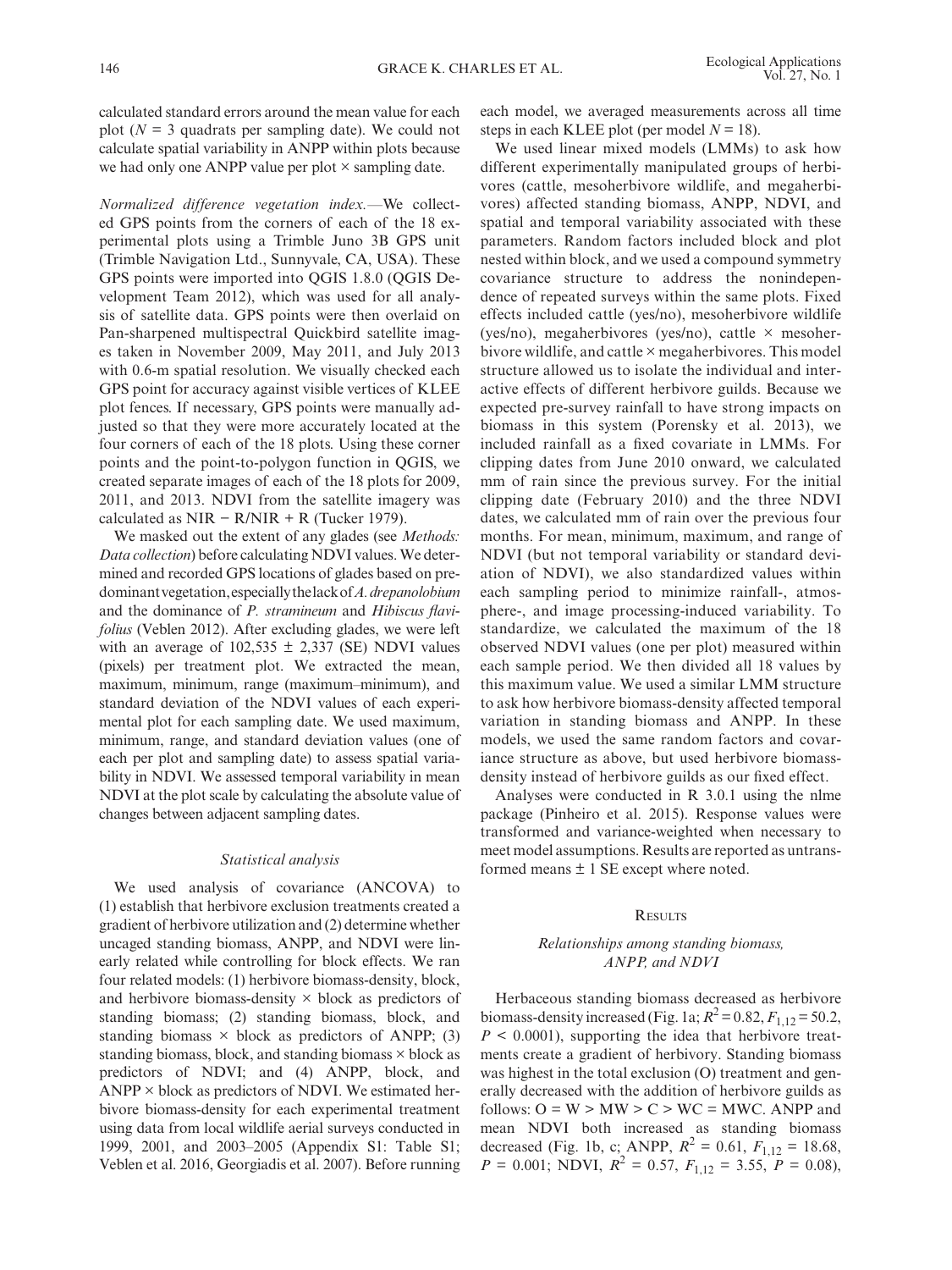

Fig. 1. Relationships among (a) estimated herbivore biomass-density and standing biomass, (b) standing biomass and ANPP, and (c) standing biomass and NDVI. For each herbivore treatment, herbivore biomass-density was estimated from local aerial surveys conducted in 1999, 2001, and 2003– 2005 (Georgiadis et al. 2007, Veblen et al. 2016). Mean ± 1 SE of three replicates per treatment ( $N = 18$  plots; value for each plot averaged over all available time steps). Abbreviations are C, cattle allowed; W, mesoherbivore wildlife allowed; M, megaherbivores allowed; and O, all large herbivores excluded.

suggesting a positive response of ANPP and NDVI to biomass removal by herbivores. Our two measures of productivity (satellite-based NDVI and quadrat-based ANPP, estimated at different times) were positively, but not significantly correlated with each other  $(R^2 = 0.49)$ ,

 $F_{1,12} = 2.39$ ,  $P = 0.15$ ). For all four models, interactions between block and predictors of interest were not significant (all  $P > 0.20$ ).

# *Standing biomass*

Over all nine sample periods (every four months from February 2010 to September 2012), plots to which cattle had access (C, WC, and MWC) had an average of  $31\%$ lower standing biomass than plots without cattle (O, W, and MW), and plots to which mesoherbivore wildlife had access (W, WC, MW, and MWC) had 13% less biomass than plots without mesoherbivore wildlife (O and C; significant main effects of cattle and mesoherbivore wildlife; Figs. 2a and 3a, Table 1). The effect of mesoherbivore wildlife on biomass was greater in plots with cattle (20% reduction in plots with cattle vs. 4% reduction in plots without cattle; significant interaction between cattle and mesoherbivore wildlife; Fig. 2a, Table 1). Similarly, the effect of cattle on biomass was greater when mesoherbivore wildlife were present (37% when mesoherbivore wildlife were present vs. 18% reduction when mesoherbivore wildlife were absent; Fig. 2a). Rainfall had a strong, positive relationship with standing biomass (Fig. 3a, c;  $F_{1,143} = 16.0, P = 0.0001$ ), and biomass generally increased through this time of relatively high rainfall. Megaherbivores did not have significant effects on standing biomass (Fig. 2a, Table 1).

Mesoherbivore wildlife and megaherbivores, but not cattle, marginally reduced temporal variability in standing biomass (marginally significant main effects of mesoherbivore wildlife and megaherbivores; Fig. 2b, Table 1). The effects of mesoherbivore wildlife and megaherbivores on temporal variability in standing biomass did not depend on cattle presence (interaction  $P > 0.7$ ; Table 1). In contrast to temporal variability, spatial variability in standing biomass was not affected by herbivore treatments (all  $P > 0.25$ ). Surveys following rainier periods tended to have marginally higher temporal variability (i.e., more change in biomass since the previous survey; Fig. 3a, c;  $F_{1,125} = 3.12$ ,  $P = 0.08$ ) and higher spatial variability  $(F_{1,125} = 2.98, P = 0.09)$ .

# *Mean productivity*

Results from productivity cage and NDVI measurements followed similar patterns. Productivity cage measurements revealed that while ANPP per month was very low or even negative in plots without cattle, in plots with cattle it averaged  $10-25$  g·m<sup>-2</sup>·month<sup>-1</sup> (1,200– 3,000 kg⋅ha<sup>-1</sup>⋅yr<sup>-1</sup>). The presence of cattle enhanced ANPP by about 18 g·m<sup>-2</sup>·month<sup>-1</sup> (Figs. 2c and 3b, Table 1). The positive effect of cattle on ANPP was weaker when megaherbivores were also present (C and WC > MWC; significant interaction between cattle and megaherbivores; Fig. 2c, Table 1). In contrast to cattle, mesoherbivore wildlife had no significant effects on ANPP (Table 1).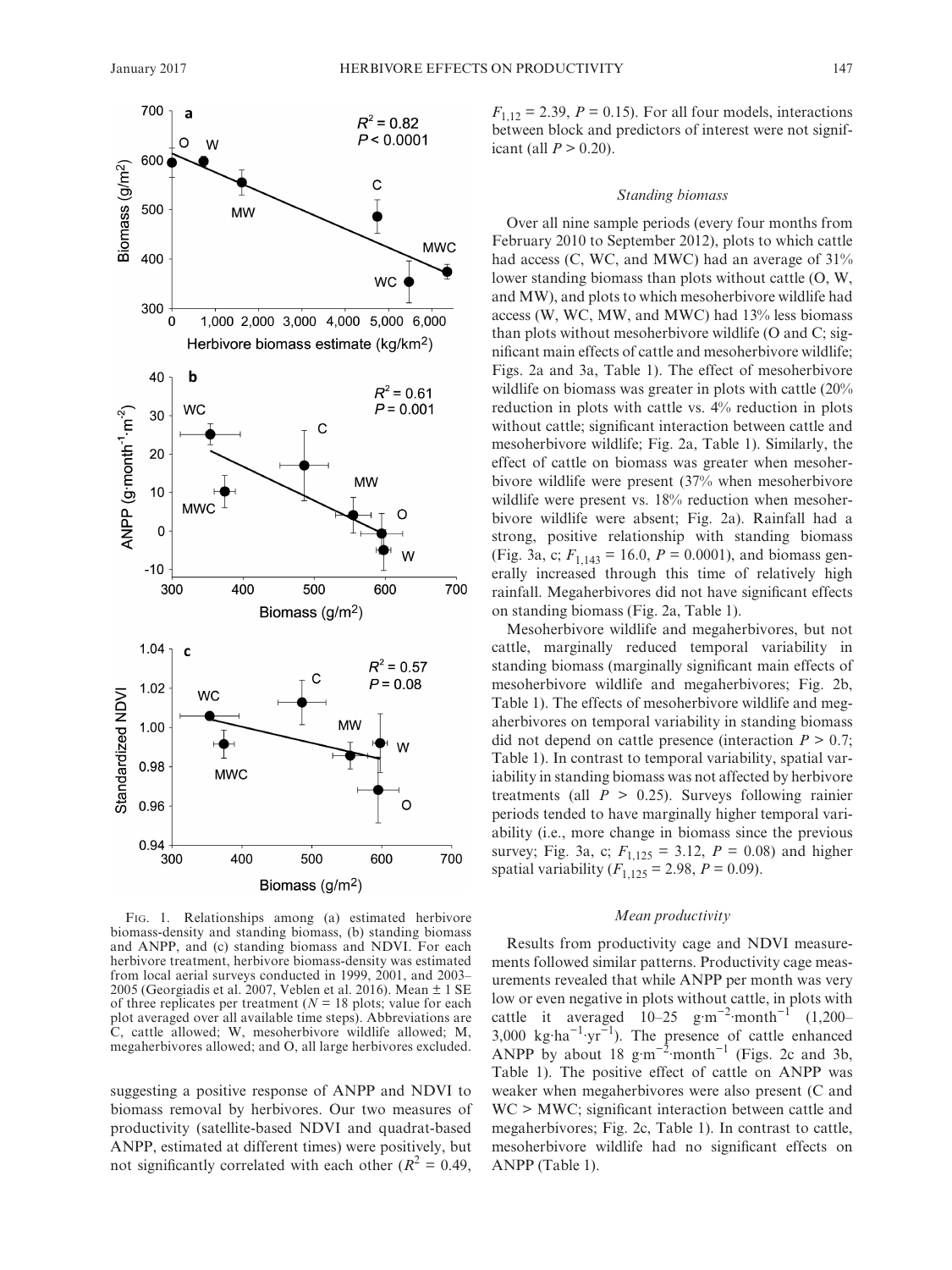

Fig. 2. Impacts of long-term herbivore treatments on (a) standing biomass, (b) temporal variability in standing biomass, (c) ANPP, (d) temporal variability in ANPP, (e) standardized NDVI, and (f) temporal variability in NDVI. Mean  $\pm$  1 SE of three replicates per treatment  $(N = 18$  plots; value for each plot averaged over all available time steps). Significant main and interactive effects of herbivore guilds, calculated from linear mixed models, are indicated above each graph. Abbreviations are C, cattle allowed; W, mesoherbivore wildlife allowed; M, megaherbivores allowed; and O, all large herbivores excluded. \* *P* < 0.10, \*\* *P* < 0.05, \*\*\* *P* < 0.01, and \*\*\*\* *P* < 0.001.

Rainfall had a marginally significant positive relationship with productivity cage ANPP (Fig. 3b, c;  $F_{1,125} = 3.46$ ,  $P = 0.07$ ). Similarly, the difference in standing biomass between times *t* and *t* − 1 in uncaged plots (i.e., ANPP minus consumption) was positively related to rainfall  $(F_{1,125} = 2.92, P = 0.09)$ . Unlike ANPP, however, this difference was similar across all herbivore treatments (all  $P > 0.4$ ). That is, although herbivore treatments consistently differed in standing biomass and ANPP, they did not differ in the accumulation of biomass from one sample period to the next. This suggests that during years 16–18 of this long-term experiment, herbivore-driven differences in ANPP were offset by differences in consumption (i.e., treatments with more production also experienced more consumption).

Similar to our productivity cage findings, standardized mean NDVI, a recognized correlate and metric of productivity, was also higher in plots where cattle were present compared to plots where cattle were absent (Fig. 2e, Table 1). Mesoherbivore wildlife alone did not have a significant effect on NDVI, but the effect of cattle on NDVI was significantly weaker when mesoherbivore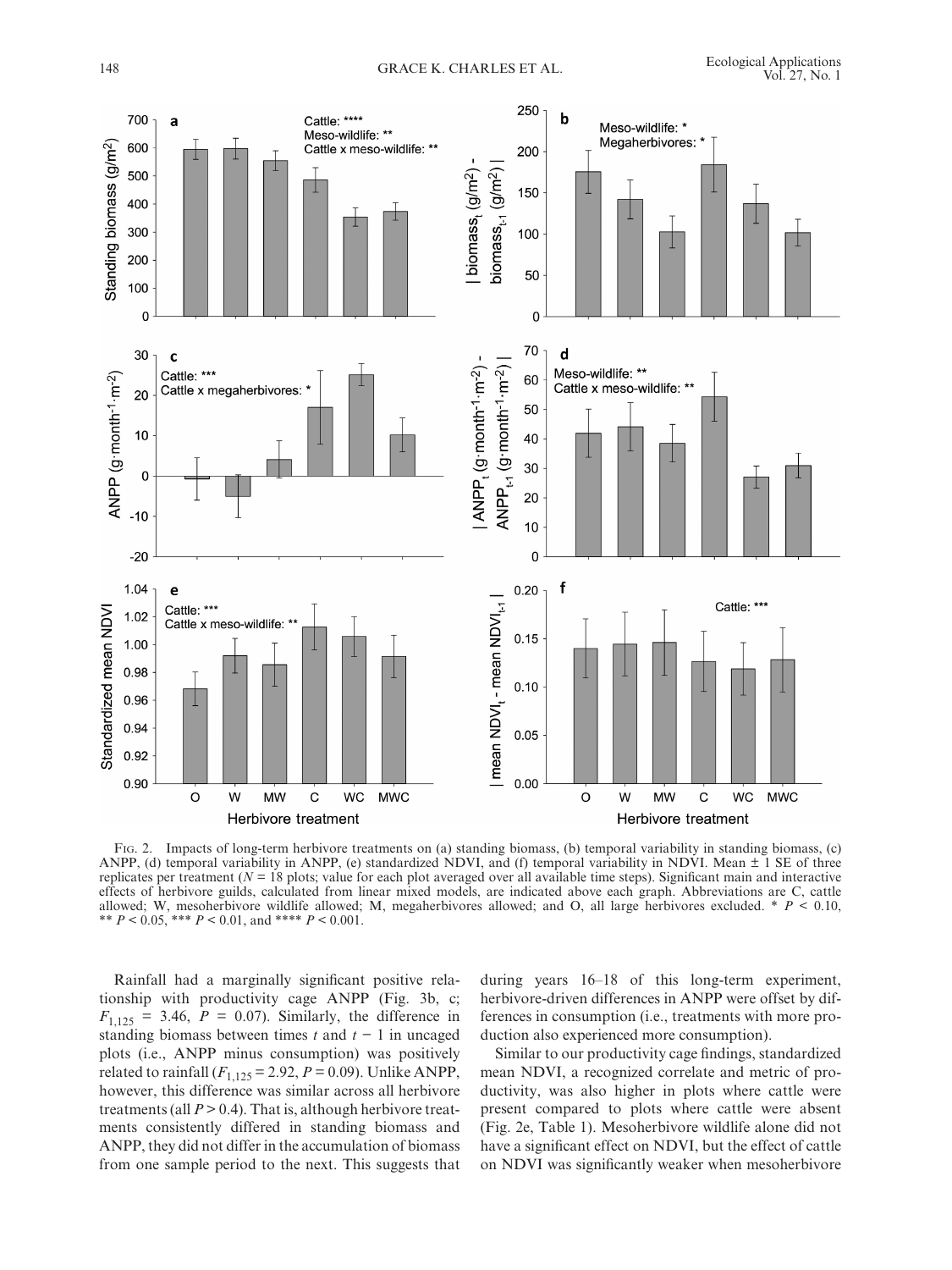TABLE 1. Linear mixed model results  $(F, df = 1, 10, and P,$  in parentheses) for the effects of different groups of herbivores (cattle, mesoherbivore wildlife, and megaherbivores) on standing biomass, ANPP, NDVI, and spatial and temporal variability associated with these parameters.

| Category                | Response                                                                                                             | Model fixed factors                                                |                                                                     |                                                                      |                                                                    |                                                                     |
|-------------------------|----------------------------------------------------------------------------------------------------------------------|--------------------------------------------------------------------|---------------------------------------------------------------------|----------------------------------------------------------------------|--------------------------------------------------------------------|---------------------------------------------------------------------|
|                         |                                                                                                                      | Cattle                                                             | Mesoherbivores                                                      | Megaherbivores                                                       | herbivores                                                         | Cattle $\times$ meso- Cattle $\times$ mega-<br>herbivores           |
| Mean                    | standing biomass<br>cage-based ANPP<br>standardized NDVI<br>biomass<br>accumulation(ANPP-<br>consumption)            | $55.6 \, (\leq 0.001)$<br>15.8(0.003)<br>14.3(0.004)<br>0.04(0.84) | 5.20(0.05)<br>0.11(0.74)<br>1.51(0.25)<br>0.42(0.53)                | 0.03(0.92)<br>0.27(0.61)<br>2.22(0.17)<br>0.69(0.43)                 | 5.54(0.04)<br>1.24(0.74)<br>4.91(0.05)<br>0.14(0.72)               | 1.26(0.29)<br>4.65(0.06)<br>0.33(0.58)<br>0.05(0.83)                |
| Spatial<br>variability  | standing biomass SD<br>NDVI SD<br>NDVI standardized<br>range<br>NDVI standardized<br>max<br>NDVI standardized<br>min | 0.97(0.35)<br>1.37(0.27)<br>2.11(0.18)<br>2.27(0.16)<br>2.51(0.14) | 1.3(0.28)<br>5.16(0.05)<br>14.6(0.003)<br>14.3(0.004)<br>5.28(0.04) | 0.02(0.89)<br>5.58(0.04)<br>8.99(0.01)<br>25.1(0.0005)<br>0.38(0.55) | 0.007(0.94)<br>0.64(0.45)<br>0.5(0.49)<br>0.82(0.39)<br>0.30(0.60) | 0.001(0.97)<br>0.86(0.38)<br>0.58(0.46)<br>0.29(0.60)<br>1.05(0.33) |
| Temporal<br>variability | standing biomass<br>cage-based ANPP<br><b>NDVI</b>                                                                   | 0.01(0.93)<br>0.04(0.8)<br>16.2(0.002)                             | 3.88(0.08)<br>5.74(0.04)<br>0.11(0.75)                              | 3.60(0.09)<br>0.01(0.91)<br>2.09(0.18)                               | 0.02(0.89)<br>7.15(0.02)<br>2.21(0.17)                             | 0.15(0.70)<br>0.90(0.37)<br>0.95(0.35)                              |

*Notes:* Random factors included block and plot nested within block, and we used a compound symmetry covariance structure to address the nonindependence of repeated surveys within the same plots. Fixed effects in our models included cattle (C), mesoherbivore wildlife (W), megaherbivores (M), cattle  $\times$  mesoherbivore wildlife, and cattle  $\times$  megaherbivores. Significant main and interactive effects of herbivore guilds  $(P < 0.10)$  are indicated in bold.

wildlife were also present  $(C > WC)$  and MWC; Fig. 2e; significant interaction between cattle and mesoherbivore wildlife; Table 1). Megaherbivores had no significant effects on mean NDVI (Table 1).

## *Spatial variation in productivity*

We did not calculate spatial variation in ANPP in productivity cages because our experimental design only allowed us to calculate one value per time period in each experimental plot. However, spatial variability in NDVI (measured as standard deviation among the 102,535  $\pm$ 2,337 SE pixels within each plot, each pixel  $0.6 \times 0.6$  m) was 10% lower when mesoherbivore wildlife were present vs. absent and 19% lower when both mesoherbivore wildlife and megaherbivores were present (Fig. 4a, Table 1). Cattle had no significant main effect on spatial variability in NDVI, and effects of wildlife were not altered by cattle presence (interaction  $P > 0.27$ ; Table 1). Rainier periods tended to be associated with more spatial variability  $(F_{1,35} = 4.07, P = 0.051)$ .

Analysis of the range of NDVI values for each plot (the maximum–minimum NDVI observed across the  $102,535 \pm 2,337$  SE pixels per plot, each pixel  $0.6 \times 0.6$  m) further emphasized the role of wildlife in reducing spatial variability. Across the three time steps, the range of NDVI values was 25% smaller when mesoherbivore wildlife were present vs. absent and 32% smaller when both mesoherbivore wildlife and megaherbivores were present (significant main effects of mesoherbivore wildlife and megaherbivores; Fig. 4b, Table 1). Cattle had no significant effects on NDVI range (main effect and interaction  $P > 0.18$ ; Table 1).

Results also held for independent analyses of minimum and maximum NDVI (Fig. 4c). Across the three time steps, maximum NDVI values were 6% lower when mesoherbivore wildlife were present and 14% lower when both mesoherbivore wildlife and megaherbivores were present (Table 1). Mesoherbivore wildlife, but not megaherbivores, increased minimum NDVI values by 13% (Table 1). Cattle had no significant effects on maximum or minimum NDVI (Table 1). Rainier periods had significantly higher maximum NDVI values, even after withinimage standardization ( $F_{1,35} = 10.5$ ,  $P = 0.003$ ).

## *Temporal variation in productivity*

Temporal variability in productivity cage ANPP was significantly lower when mesoherbivore wildlife and both cattle and mesoherbivore wildlife were present (significant main effect of mesoherbivore wildlife and interaction between mesoherbivore wildlife and cattle; Fig. 2d, Table 1). Cattle had no significant main effect on temporal variability (Table 1), and the effects of megaherbivores and cattle×megaherbivores were also nonsignificant (Table 1). In contrast, herbivore biomass was not a significant predictor of temporal variation in ANPP  $(F_{1,14} = 0.10, P = 0.76)$  or standing biomass  $(F_{1,14} = 0.56,$  $P = 0.47$ .

Cattle reduced temporal variability in NDVI by 13% (Fig. 2f, Table 1). Neither mesoherbivore wildlife nor megaherbivores had significant effects on temporal variability in NDVI (Table 1). Rainier periods were associated with significantly more temporal change in NDVI  $(F_{1,17} = 292, P \le 0.0001).$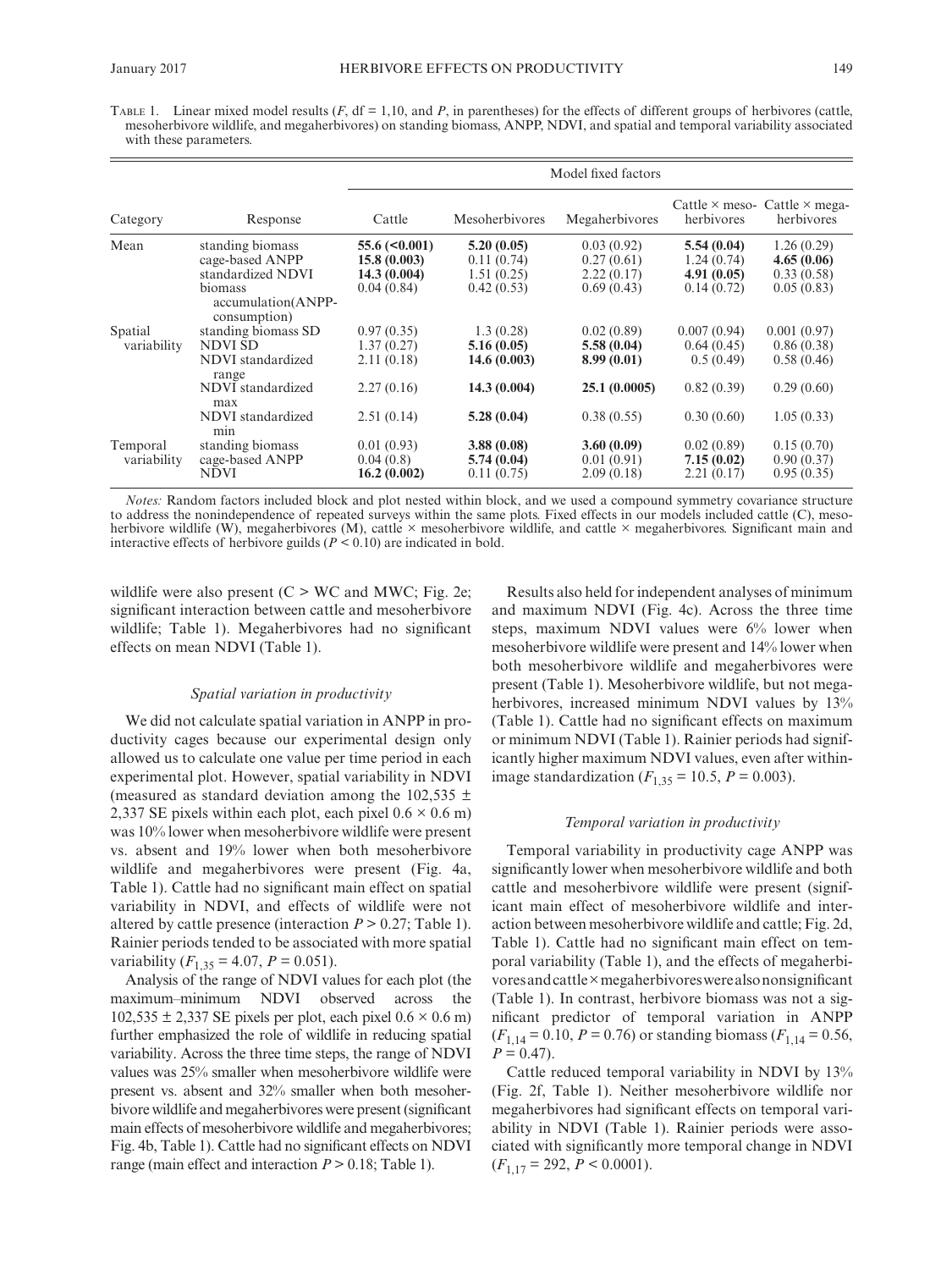

Fig. 3. Temporal patterns in (a) standing biomass, (b) ANPP, and (c) rainfall for the six herbivore treatments. Each point represents the mean of three replicates. Abbreviationsa are C, cattle allowed; W, mesoherbivore wildlife allowed; M, megaherbivores allowed; and O, all large herbivores excluded. Rainfall values for each survey date represent cumulative rainfall during the four months preceding the survey.

# **DISCUSSION**

Our results provide experimental evidence that wildlife and cattle can have unique, additive, and interactive effects on aboveground net primary productivity in an African savanna. In our experiment, mean productivity, measured both via ANPP and NDVI, was negatively associated with standing biomass and generally increased in response to increasing herbivore biomass-density, driven primarily by cattle presence. In contrast, variability in ANPP and NDVI were mostly driven by specific types of herbivores, with wild herbivores constraining variability more than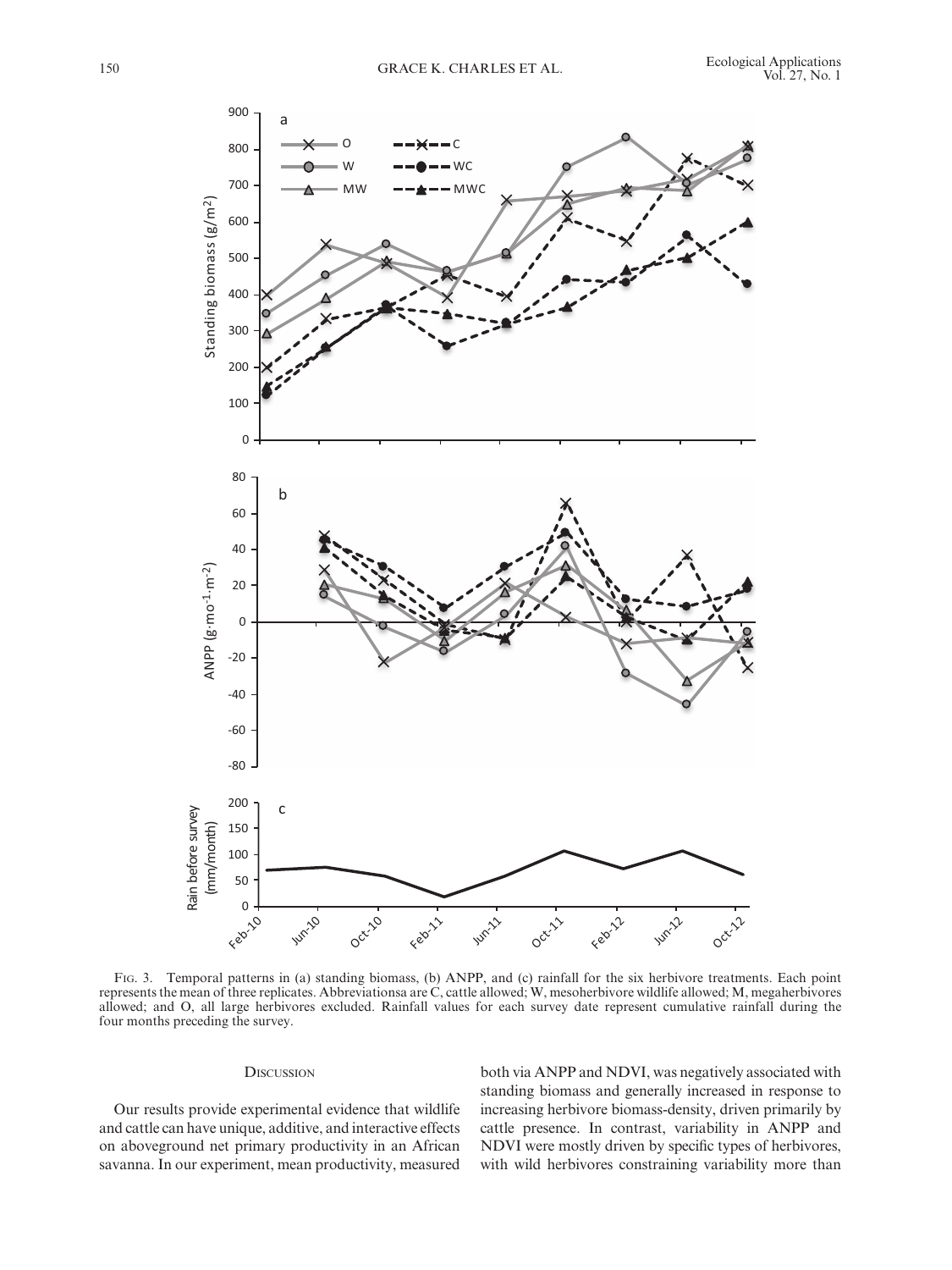cattle. Our results suggest that replacing wildlife with cattle at similar biomass-densities could lead to similarly productive, but more heterogeneous rangelands.

# *Herbivore pressure and standing biomass*

In line with previous studies from this experiment (Veblen et al. 2016), our results suggest a strong gradient of herbivory in which MWC  $\approx$  WC  $>$  C  $>$  MW  $>$  W  $\approx$  O (Fig. 1). Cattle and mesoherbivore wildlife each reduced standing biomass, and the effects of these two herbivore groups were greater than additive; that is, each reduced standing biomass more when the other was also present (Figs. 1 and 2). This may be a result of facilitation between cattle and wildlife. During rainy periods, cattle in KLEE have been shown to put on more weight in plots shared with wildlife (Odadi et al. 2011), and conversely, cattle presence has been shown to increase wildlife use during rainy periods (Kimuyu et al., *unpublished manuscript*). Since our study focused on a relatively rainy three-year period, the net effect of cattle and wildlife on each other may have been facilitative, resulting in greater forage removal in shared plots. Facilitation among herbivores, which usually occurs when one species or guild improves the quality and/or production of forage for others, has been observed in other savanna systems (Arsenault and Owen-Smith 2002, Waldram et al. 2008). The standing biomass patterns we observed over three years of the KLEE study are generally consistent with herbaceous cover patterns over 14 years of the study, although the longer chronosequence indicated only additive, not interactive, effects of mesoherbivore wildlife with cattle (Veblen et al. 2016) perhaps because the longer chronosequence integrates times of facilitative (wet conditions) and competitive (dry conditions) cattle–wildlife interactions (Odadi et al. 2011).

#### *Mean productivity*

Across all herbivore treatments, both measures of mean productivity, ANPP in the field and satellite-derived NDVI, were negatively related to standing biomass, indicating a positive relationship between biomass removal and productivity. The greatest differences in biomassdensity, standing biomass, and mean productivity were all related to cattle presence. There are nearly three times as many cattle as total wildlife in this ecosystem (Fig. 1a), and it is therefore difficult to disentangle effects of grazing pressure from effects of cattle grazing and cattle management. It is possible that differences in grazing patterns and timing of grazing between cattle and wildlife were the primary drivers of mean ANPP results. For example, intermittent herbivory caused by periodic cattle grazing may have led to the high levels of aboveground productivity in the cattle-accessible plots. Compensatory regrowth is hypothesized to increase with time between grazing events (Oesterheld and McNaughton 1991), as well as with high nutrient inputs and intermittent patterns of herbivory (Augustine and McNaughton 1998). However, wildlife in



Fig. 4. Impacts of long-term herbivore treatments on spatial variability in NDVI values: (a) standard deviation of NDVI, (b) range of NDVI, and (c) maximum and minimum NDVI. Values for (b) and (c) were standardized based on the maximum NDVI value for each sampling date. Mean  $\pm$  1 SE of three replicates per treatment  $(N = 18$  plots; value for each plot averaged over all available time steps). Significant main and interactive effects of herbivore guilds, calculated from linear mixed models, are indicated above each graph. Abbreviations are C, cattle allowed; W, mesoherbivore wildlife allowed; M, megaherbivores allowed; and O, all large herbivores excluded.  $* P < 0.10, ** P < 0.05$ , \*\*\* *P* < 0.01, and \*\*\*\* *P* < 0.001.

this system are also intermittently abundant depending on season and recent rainfall patterns in the region (T. P. Young, *personal observation*), and it is difficult to say which guild (cattle, mesoherbivore wildlife, or megaherbivores) is present most intermittently. Moreover, our results suggest that wildlife and cattle grazing had qualitatively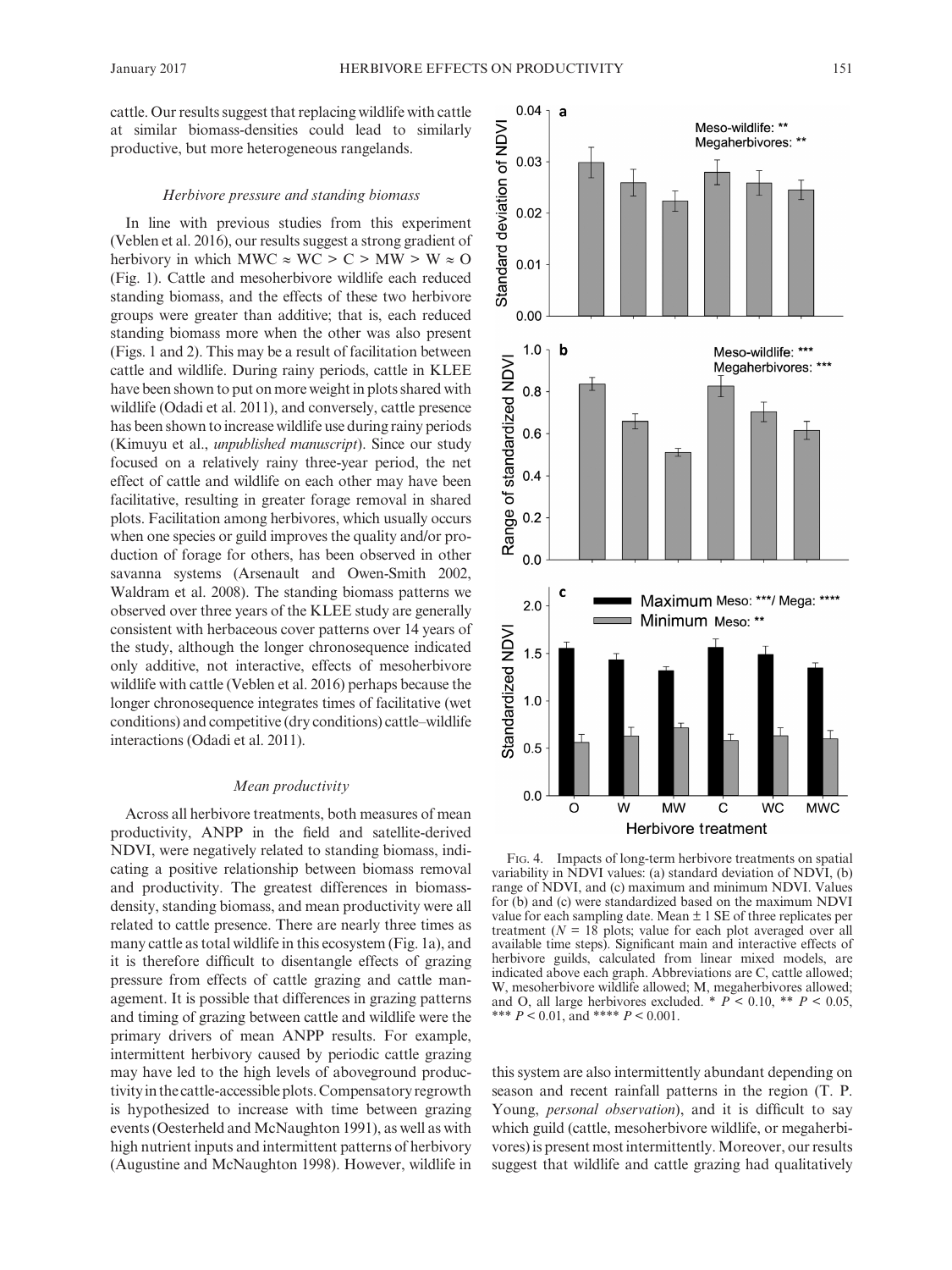similar impacts on mean productivity (Figs. 1 and 2). We therefore hypothesize that differences between livestock and wildlife effects on mean primary productivity are driven primarily by differences in grazing intensity, rather than herbivore type.

Several factors may help to explain similarities between the effects of cattle and wildlife on mean productivity. First, although wildlife in this system includes a diverse set of species, wildlife biomass-density is dominated by plains zebras, which are functionally similar to cattle (primarily grazers that are not highly selective) and consume many of the same grass species (Kartzinel et al. 2015). Thus, the apparent similarity between the impacts of cattle and wildlife may be driven largely by foraging similarities between cattle and zebras. Secondly, herbivore effects on ANPP may be mediated by differences in plant community composition, which are themselves strongly driven by total herbivore pressure rather than herbivore identity (Veblen et al. 2016). It is possible that certain grass species that are more abundant in plots with higher grazing pressure may have higher productivity than other species that dominate the plots with lower total grazing pressure.

Our results indicate that the herbaceous community in this system is able to fully compensate for moderate herbivory by increasing ANPP. Biomass accumulation in uncaged plots (difference in standing biomass between times *t* and  $t - 1$ , or the net of ANPP minus consumption) was similar across herbivore treatments, indicating that herbivore-driven differences in consumption were offset by differences in production (and vice versa). Compensatory regrowth following herbivory has been widely documented (McNaughton 1979, Maschinski and Whitham 1989, Gadd et al. 2001, Peinetti et al. 2001) and has been hypothesized to have evolved as a strategy to limit reductions in plant fitness caused by loss of photosynthetic capacity or reproductive units (Belsky et al. 1993, Strauss and Agrawal 1999). Additional mechanisms for compensatory regrowth following herbivory, such as increased nutrient cycling, have also been hypothesized (De Mazancourt et al. 1998, 1999). An additional, simpler explanation for highbiomass systems such as the one studied here may be that compensatory regrowth occurs when herbivory releases plants (especially grasses) from self-shading, especially by dead standing leaves (McNaughton 1979). Our results are similar to findings in the Serengeti, where plants displayed the most positive growth rates at moderate grazing levels (McNaughton 1979, 1985). Other research from Kruger National Park, an ecosystem with similar average wildlife biomass  $(1,750 \text{ kg/km}^2 \text{ vs.} \text{ our } 1,611 \text{ kg/km}^2 \text{;} \text{ du Toit et al.})$ 2003), has demonstrated similar effects of herbivores on herbaceous ANPP (Knapp et al. 2012).

It is important to note that cattle in this experiment were moderately stocked; in many parts of East Africa, cattle stocking rates far exceed those tested here, and time between grazing events is likely shorter. Under such very high levels of grazing intensity, plants may not be able to compensate for herbivory (Turner et al. 1993), reducing rangeland productivity.

When different herbivore treatments were examined in more detail, both metrics of productivity displayed humpshaped responses to herbivore biomass-density, in line with the intermediate disturbance hypothesis (Grime 1973, Connell 1978). The highest productivity occurred at intermediate to high levels of herbivore biomass-density (WC and C; Fig. 2c, e). These results suggest that productivity may decline at the highest levels of herbivore biomass-density. Unlike both productivity metrics, uncaged standing biomass was similarly low in MWC and WC plots (Fig. 2a). Biomass accumulation results suggested that production matched consumption across treatments. Taken together, these results indicate that plots with all herbivore guilds (MWC) had lower peranimal biomass removal than plots with cattle and mesoherbivore wildlife but no megaherbivores (WC), and this lower removal was associated with somewhat lower ANPP. Reduced per animal use could be a consequence of lower forage quality or reduced availability of key forage resources in these plots due to the competitive effects of elephants (Young et al. 2005).

We have at least three reasons to believe that our ground-based ANPP results are robust or even conservative. First, we detected ANPP responses despite the fact that our caged and uncaged samples were not paired (and this potentially created more noise in our data). Secondly, we detected responses despite relatively long time intervals (4.1 months) between sampling dates that could have caused attenuation of large herbivore effects on productivity. Finally, ground-based ANPP estimates from this study align well with estimates from other, similar ecosystems. In the presence of cattle, mean ANPP (excluding woody plant production) ranged from 120 to 300 g·m<sup>-2</sup>·yr<sup>-1</sup>  $(1,200-3,000 \text{ kg} \cdot \text{ha}^{-1} \cdot \text{yr}^{-1})$ . While it is possible that cagebased ANPP measurements can be affected by cageinduced light limitation, this study's ANPP estimate is similar to productivity estimates from both North American and Serengeti grasslands with comparable rainfall (Sala et al. 1988, 2012) and somewhat higher than estimates of herbaceous ANPP from an adjacent, less productive soil type (Augustine and McNaughton 2006).

## *Temporal and spatial variation*

In contrast to our findings for mean productivity, which appear to be driven by cattle presence and/or grazing intensity, we found that variation in productivity and standing biomass across space and time were significantly affected by the identity of individual herbivore groups. Mesoherbivore wildlife and megaherbivores reduced spatial or temporal variability in multiple ecosystem traits, including ANPP and NDVI (Table 1, Figs. 2–4). Cattle had much weaker effects on variability, though cattle did reduce temporal variation in NDVI.

There are a number of reasons why wildlife might lead to more homogenous patterns of productivity than cattle. Wildlife are able to respond opportunistically to local rainfall events and increase their grazing activity where and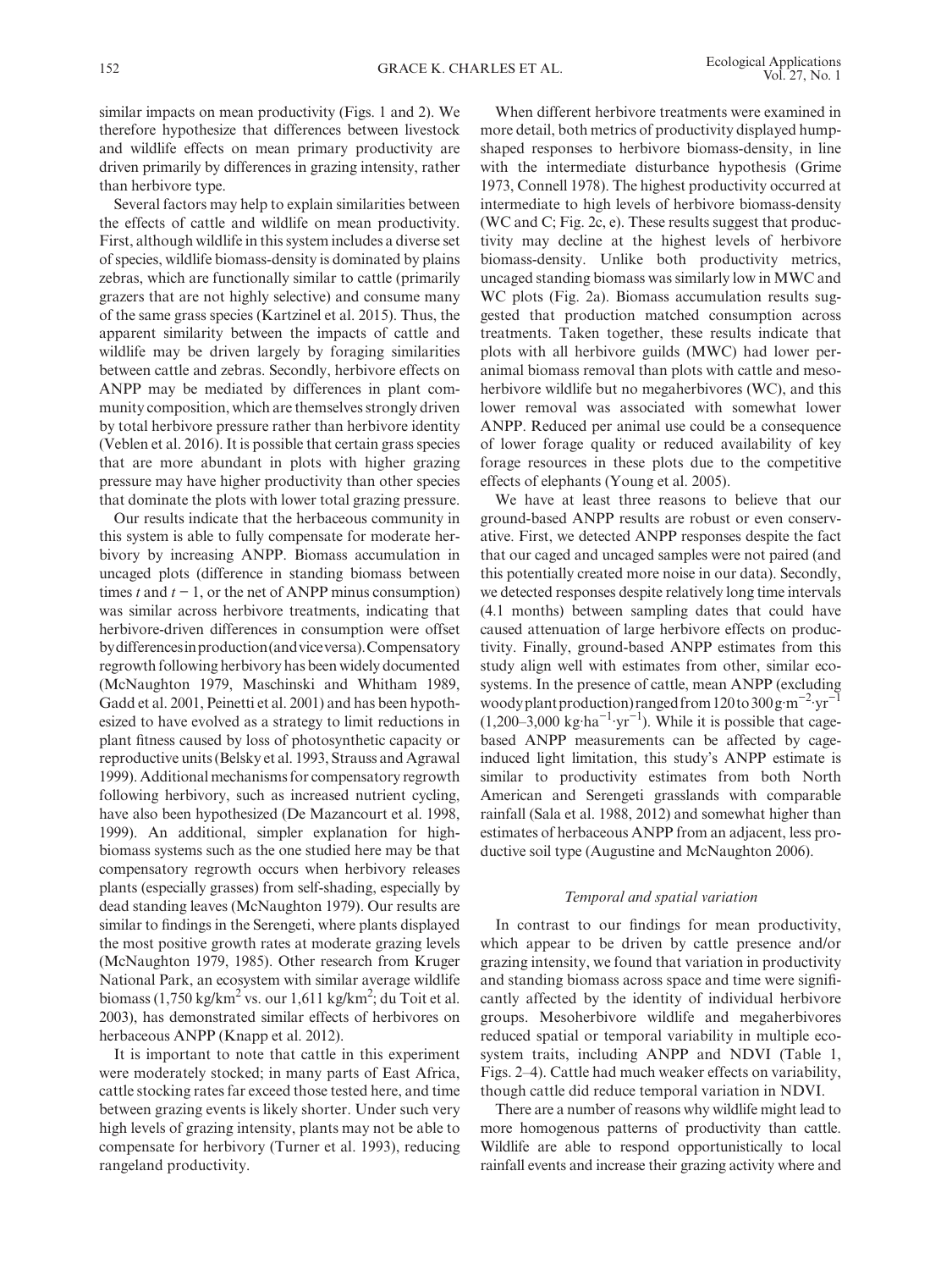when primary productivity is high (Frank and McNaughton 1993, Young et al. 2005, Bonnet et al. 2010). This could reduce both spatial and temporal variation in productivity and standing biomass. It is also possible that the diverse set of wildlife species leads to a more evenly distributed spatial impact on the herbaceous layer, resulting in lower structural diversity at the foraging-patch scale and homogenizing productivity. Cattle are known to preferentially graze patches with high productivity or highly palatable plants and avoid less productive or palatable patches, creating a structural mosaic of patches (Senft et al. 1985, Cid and Brizuela 1998). Because grazing stimulates production in this system, patches that are more heavily grazed by this single herbivore species might be expected to be more productive than lightly grazed ones. The more diverse complement of wildlife species may have a more spatially diffuse impact on the herbaceous layer via a wider collective dietary breadth (Kartzinel et al. 2015) either because of differences in herbivore forage preferences or because of competitive foraging niche separation.

Temporal variability in productivity also appeared to be driven by particular herbivores. Somewhat surprisingly, we found that cattle reduced temporal variability in NDVI. Like wildlife, cattle graze in KLEE when forage availability is high. However, unlike wildlife, cattle are actively managed and their grazing is concentrated into relatively few grazing events per year. This study's productivity measurements were not synchronized temporally with cattle grazing events, yet mean NDVI values were consistently higher in cattle plots. Taken together, these facts suggest that cattle grazing affected plant productivity for several months after actual grazing episodes. In addition, we found that plots where both cattle and mesoherbivore wildlife were present exhibited reduced temporal variation in ANPP compared to plots with just cattle. This may be a result of facilitation between cattle and wildlife (see *Discussion: Herbivore pressure and standing biomass*). Increased mesoherbivore wildlife presence in cattle plots may make up for the relatively concentrated cattle grazing events, in turn further reducing temporal variation in ANPP.

We found little evidence to support the idea that differences in grazing pressure alone drove differences in variation in productivity. Herbivore biomass was not a significant predictor of temporal variation in ANPP or standing biomass.

### *Productivity cages vs. NDVI*

Results obtained via on the ground measurements of understory vegetation were consistent with and comparable to remotely sensed NDVI results across space and time. However, it is important to note that productivity cage and NDVI measurements, although similar, represent slightly different aspects of aboveground productivity. While productivity cage measurements included both live and dead plant tissue, NDVI measures only active photosynthetic material. Because our ANPP measurements and NDVI measurements were taken in different years, we were not able to draw conclusions about the relationship between living and dead biomass in this system. In addition, NDVI measurements included both understory and overstory vegetation, whose contributions can independently impact NDVI measurements in savanna ecosystems (Archibald and Scholes 2007). Given the differences between NDVI and ground-based productivity estimates, it is encouraging that our results were broadly consistent across these two productivity metrics. It seems that different herbivores have relatively robust and predictable effects on multiple aspects of productivity in this system.

## **CONCLUSIONS**

Our findings experimentally demonstrate that both the abundance and the identity of large mammalian herbivores can have profound impacts on primary production. These results contribute to our growing understanding of the ways in which livestock and wildlife may be more compatible than has traditionally been assumed. Although livestock and wildlife are often thought to compete (Prins 1992, Voeten and Prins 1999), we found that mean primary production was enhanced by the presence of cattle, while variation in primary production was minimized by mesoherbivore wildlife. Further, the impacts of these different guilds were complementary: While cattle were the primary drivers of higher mean productivity, mesoherbivore wildlife were the primary drivers of more spatially and temporally stable productivity. Although our results suggest a form of compatibility between livestock and wildlife, livestock are replacing wildlife in many African savanna systems. Our findings indicate that replacing wildlife with cattle, at moderate biomass-densities, may result in similarly productive systems, but that productivity may become more variable in space and time. Conversely, our results suggest that productivity does start to decline at the highest levels of herbivore biomass-density in our experiment, which are well below the levels currently occurring in most East African rangelands. A more thorough mechanistic understanding of why and how different herbivore guilds drive differences in productivity patterns will broaden our insights about the impacts of livestock and wildlife, separately and together, on savanna ecosystem functions.

#### ACKNOWLEDGMENTS

This research was carried out under Government of Kenya research clearance permit No. NCST/RCD/12D/012/42. We thank F. Erii, J. Lochukuya, J. Ekadeli, and M. Namoni for their excellent field assistance and dedication to the project. The KLEE exclosure plots were built and maintained by grants from the James Smithson Fund of the Smithsonian Institution (to A. P. Smith), The National Geographic Society (Grants 4691-91 and 9106-12), The National Science Foundation (LTREB DEB 97-07477, 03-16402, 08-16453, 12-56004, and 12-56034), and the African Elephant Program of the U.S. Fish and Wildlife Service (98210-0-G563; to T. P. Young, C. Riginos, and K. E. Veblen). This project was partially funded by NSF Graduate Research Fellowships (to L. M. Porensky and G. K. Charles) and a NSF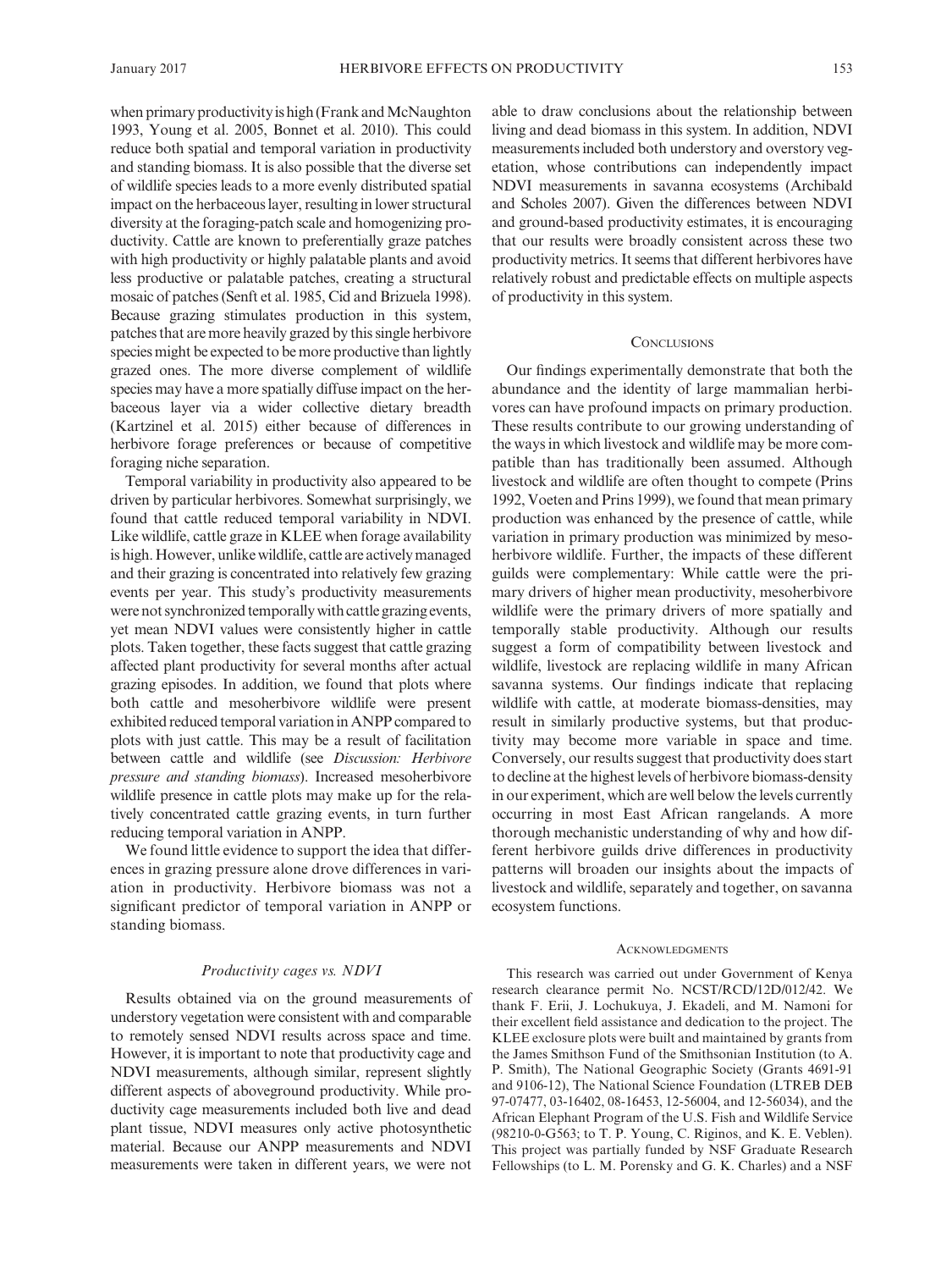DDIG grant (to L. M. Porensky). Useful comments came from Justin Derner and two anonymous reviewers. Mention of a proprietary product does not constitute a guarantee or warranty of the product by the U.S. Department of Agriculture (USDA) or the authors and does not imply its approval to the exclusion of the other products that also may be suitable. USDA prohibits discrimination in all its programs and activities on the basis of race, color, national origin, age, disability, and where applicable, sex, marital status, familial status, parental status, religion, sexual orientation, genetic information, political beliefs, reprisal, or because all or part of an individual's income is derived from any public assistance program. (Not all prohibited bases apply to all programs.) Persons with disabilities who require alternative means for communication of program information (Braille, large print, audiotape, etc.) should contact USDA's TARGET Center at (202) 720-2600 (voice and TDD). To file a complaint of discrimination, write to USDA, Director, Office of Civil Rights, 1400 Independence Avenue, S.W., Washington, D.C. 20250-9410, or call (800) 795-3272 (voice) or (202) 720- 6382 (TDD). USDA is an equal opportunity provider and employer.

### Literature Cited

- Adler, P. B., and W. K. Lauenroth. 2000. Livestock exclusion increases the spatial heterogeneity of vegetation in Colorado shortgrass steppe. Applied Vegetation Science 3:213–222.
- Agrawal, A. A. 2000. Overcompensation of plants in response to herbivory and the by-product benefits of mutualism. Trends in Plant Science 5:309–313.
- Aguiar, M. R., and O. E. Sala. 1999. Patch structure, dynamics and implications for the functioning of arid ecosystems. Trends in Ecology and Evolution 14:273–277.
- Ahn, P. M., and L. C. Geiger. 1987. Soils of Laikipia District. Ministry of Agriculture, National Agricultural Laboratories, Kenya Soil Survey, Nairobi, Kenya.
- Anderson, T. M., M. E. Ritchie, and S. J. McNaughton. 2007. Rainfall and soils modify plant community response to grazing in Serengeti National Park. Ecology 88:1191–1201.
- Archibald, S., and R. J. Scholes. 2007. Leaf green-up in a semiarid African savanna: separating tree and grass responses to environmental cues. Journal of Vegetation Science 18:583.
- Arsenault, R., and N. Owen-Smith. 2002. Facilitation versus competition in grazing herbivore assemblages. Oikos 97:313–318.
- Augustine, D. J., and S. J. McNaughton. 1998. Ungulate effects on the functional species composition of plant communities: herbivore selectivity and plant tolerance. Journal of Wildlife Management 62:1165–1183.
- Augustine, D. J., and S. J. McNaughton. 2006. Interactive effects of ungulate herbivores, soil fertility, and variable rainfall on ecosystem processes in a semi-arid savanna. Ecosystems 9:1242–1256.
- Bagchi, S., Y. V. Bhatnagar, and M. E. Ritchie. 2012. Comparing the effects of livestock and native herbivores on plant production and vegetation composition in the Trans-Himalayas. Pastoralism: Research, Policy and Practice 2:21.
- Bailey, D. W., B. Dumont, and M. F. WallisDeVries. 1998. Utilization of heterogeneous grasslands by domestic herbivores: theory to management. Annales de zootechnie, INRA/ EDP Sciences 47:321–333.
- Belsky, A. J., W. P. Carson, C. L. Jensen, and G. A. Fox. 1993. Overcompensation by plants: Herbivore optimization or red herring? Evolutionary Ecology 7:109–121.
- Bonnet, O., H. Fritz, J. Gignoux, and M. Meuret. 2010. Challenges of foraging on a high-quality but unpredictable food source: the dynamics of grass production and consumption in savanna grazing lawns. Journal of Ecology 98:908–916.
- Bork, E. W., and S. J. Werner. 1999. Viewpoint: implications of spatial variability for estimating forage use. Journal of Range Management Archives 52:151–156.
- Cid, M. S., and M. A. Brizuela. 1998. Heterogeneity in tall fescue pastures created and sustained by cattle grazing. Journal of Range Management 51:644.
- Coe, M. J., D. H. S. Cumming, and J. Phillipson. 1976. Biomass and production of large African herbivores in relation to rainfall and primary production. Oecologia 22:341–354.
- Connell, J. H. 1978. Diversity in tropical rain forests and coral reefs. Science 199:1302–1310.
- De Mazancourt, C., M. Loreau, and L. Abbadie. 1998. Grazing optimization and nutrient cycling: When do herbivores enhance plant production? Ecology 79:2242–2252.
- De Mazancourt, C., M. Loreau, and L. Abbadie. 1999. Grazing optimization and nutrient cycling: potential impact of large herbivores in a savanna system. Ecological Applications 9:784–797.
- Donihue, C. M., L. M. Porensky, J. Foufopoulos, C. Riginos, and R. M. Pringle. 2013. Glade cascades: indirect legacy effects of pastoralism enhance the abundance and spatial structuring of arboreal fauna. Ecology 94:827–837.
- du Toit, J. T., H. Biggs, and K. H. Rogers. 2003. The Kruger experience: ecology and management of savanna heterogeneity. Island Press, Washington, DC.
- du Toit, J., R. Kock, and J. Deutsch. 2012. Wild rangelands: conserving wildlife while maintaining livestock in semi-arid ecosystems. Wiley, Hoboken, New Jersey.
- Frank, D. A., and S. J. McNaughton. 1993. Evidence for the promotion of aboveground grassland production by native large herbivores in Yellowstone National Park. Oecologia 96:157–161.
- Gadd, M. E., T. P. Young, and T. M. Palmer. 2001. Effects of simulated shoot and leaf herbivory on vegetative growth and plant defense in *Acacia drepanolobium*. Oikos 92:515–521.
- Georgiadis, N. J., J. G. N. Olwero, G. Ojwang', and S. S. Romanach. 2007. Savanna herbivore dynamics in a livestockdominated landscape: I. Dependence on land use, rainfall, density, and time. Biological Conservation 137:461–472.
- Gill, R. A. 2007. Influence of 90 years of protection from grazing on plant and soil processes in the subalpine of the Wasatch Plateau, USA. Rangeland Ecology and Management 60: 88–98.
- Grime, J. P. 1973. Competitive exclusion in herbaceous vegetation. Nature 242:344–347.
- Justice, C. O., J. R. G. Townshend, B. N. Holben, and C. J. Tucker. 1985. Analysis of the phenology of global vegetation using meteorological satellite data. International Journal of Remote Sensing 6:1271–1318.
- Kanga, E. M., J. O. Ogutu, H.-P. Piepho, and H. Olff. 2011. Hippopotamus and livestock grazing: influences on riparian vegetation and facilitation of other herbivores in the Mara Region of Kenya. Landscape and Ecological Engineering 9:47–58.
- Kartzinel, T. R., P. A. Chen, T. C. Coverdale, D. L. Erickson, W. J. Kress, M. L. Kuzmina, D. I. Rubenstein, W. Wang, and R. M. Pringle. 2015. DNA metabarcoding illuminates dietary niche partitioning by African large herbivores. Proceedings of the National Academy of Sciences USA 112:8019–8024.
- Knapp, A. K., et al. 2012. A test of two mechanisms proposed to optimize grassland aboveground primary productivity in response to grazing. Journal of Plant Ecology 5:357–365.
- de Knegt, H. J., T. A. Groen, C. A. D. M. Van De Vijver, H. H. T. Prins, and F. Van Langevelde. 2008. Herbivores as architects of savannas: inducing and modifying spatial vegetation patterning. Oikos 117:543–554.
- Maschinski, J., and T. G. Whitham. 1989. The continuum of plant responses to herbivory: the influence of plant association, nutrient availability, and timing. American Naturalist 134:1–19.